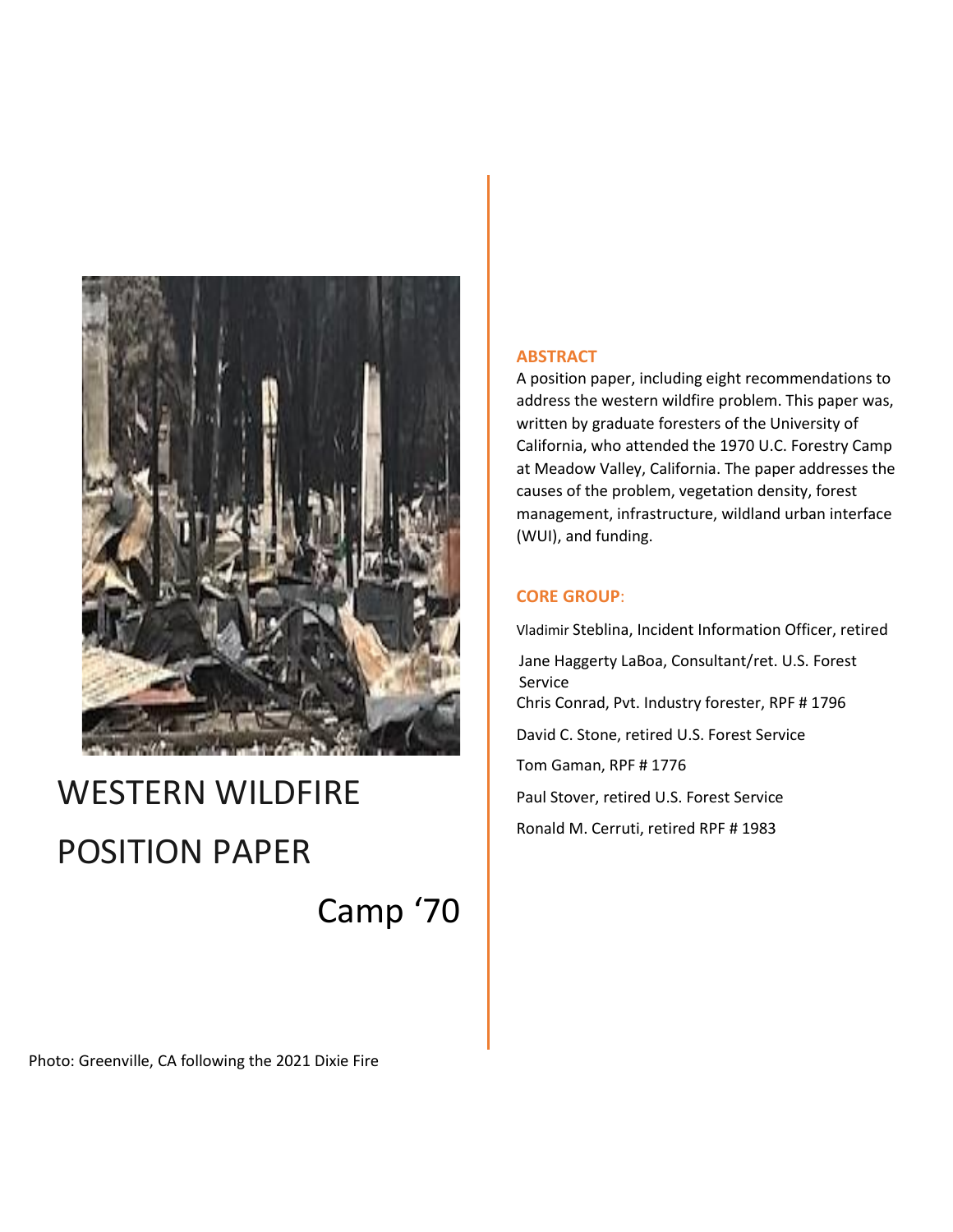# Camp'70 Western Wildfire Position Paper

## **Executive Summary**

The Camp '70 team, a group of primarily retired professional foresters, attended and graduated with B.S. in Forestry degrees from the University of California School of Forestry in 1972.<sup>1</sup> Some have advanced degrees, including at least one Ph.D. We all attended U.C. Forestry Camp at Meadow Valley, near Quincy, California, during 1970. The team members have various careers in forestry, including government, private industry, urban forestry, teaching, and consulting. Many of the members residing in California hold or have held Registered Professional Forester (RPF) licenses. Our team of former classmates presents the following eight recommendations to combat the western wildfire problem:

- 1. Reduce wildland vegetation density throughout the forestlands of the Western U.S.
- 2. The regulatory morass that has handcuffed active forest management on both private and public lands over the last forty years has been a primary cause of uncontrolled forest growth and must be streamlined.
- 3. Billions of dollars of "new money" must be provided each year instead of reallocating or transferring money between accounts in annual federal and state budgets.
- 4. Camp '70 recommends incentives including supply certainty, grants, tax, and other incentives be provided to stimulate a much larger and more competitive forest products industry and its infrastructure.
- 5. Current air quality burning restrictions need to be modified to facilitate prescribed fire in forested watersheds during appropriate burning conditions.
- 6. Relax export barriers on timber harvested from National Forests .
- 7. Allocate "new money" for wildland-urban interface (WUI) fire safety.
- 8. The federal government, tribal, state, and local governments are stakeholders and must work together to implement these recommendations.

 $1$  A few of the Camp '70 group graduated in 1973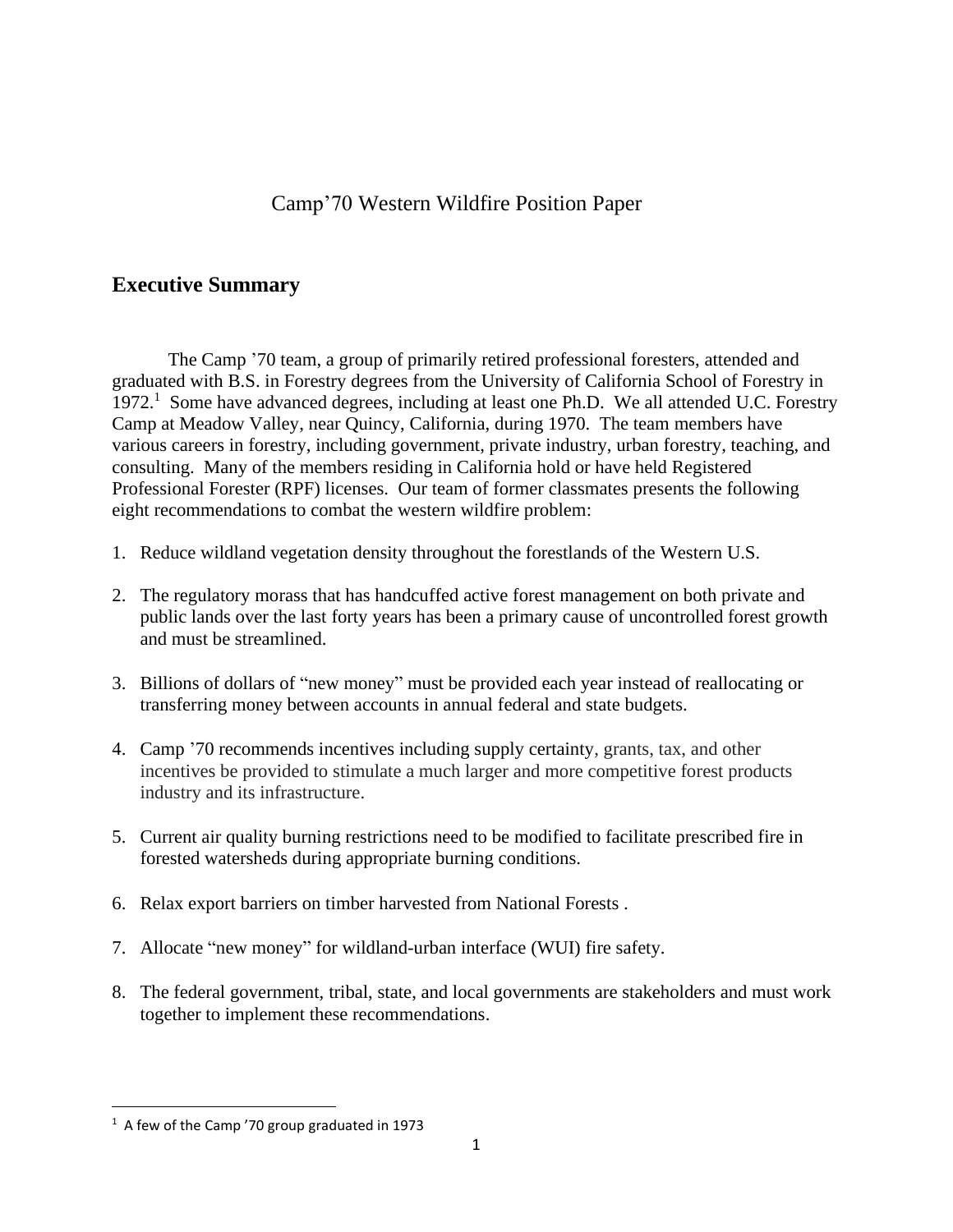Camp '70 realized early on that the western wildfire problem is complex. We discussed many issues, alternatives, and potential solutions and decided to concentrate on what we felt were the most important ones. Our group members of mostly retired foresters do not receive compensation from any public or private entity for the positions taken in this paper. Our recommendations and comments are straightforward. Camp '70 commentaries are designed to educate the public and representatives on what must be done to remedy the problem without dancing around the issues of red tape, over-regulation, and practices that some might find objectionable. Fire season is almost here. Now is the time for action by well-informed, experienced foresters and other professional wildland managers.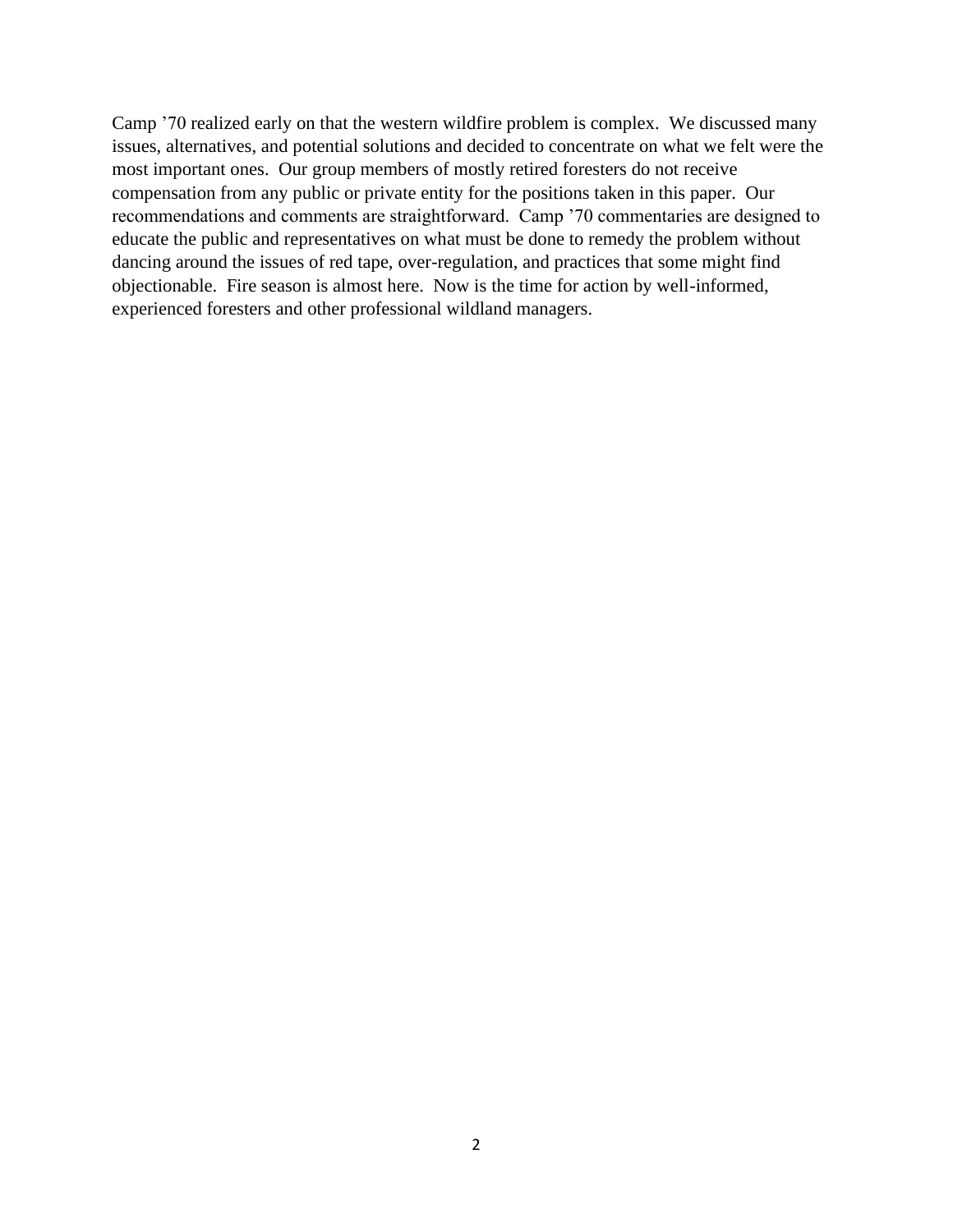## **Introduction**

Camp '70 foresters were typically idealistic, largely long-haired young men and women, questioning the status quo and looking for social and environmental change. We all entered forestry during a period of social unrest and engaged in social and ecological debates, as did many who attended the University of California at Berkeley in the 1970s. The love of forests lured each of us to Meadow Valley and Mulford Hall in 1970 to pursue careers that would contribute to the health of our forests through sound, scientific management practices. Following a science-loaded pre-forestry program, we trained in forest ecology, silviculture, entomology, forest management, fire management, recreation management, and economics, among other courses. We have all changed over these many years. Still, one thing remains constant – our love for our forests. That continuing feeling brought us together again more than fifty years later because we were concerned over the mega-wildfire destruction of our Western forests.

The Camp '70 team came together during the historic Dixie and Caldor fires in northern California. The group was united by a desire to solve the western wildfire situation. We relied heavily on our own experiences of working, observing, studying, researching, and "tromping" through many western forests.

Camp '70 agreed that much of the wildfire problem has developed over the last forty years. Reduced emphasis on prescribed fire, thinning, logging, and other forest management activities in a climate of environmental regulation and red tape have allowed western forests and parks to produce an epidemic of trees.

The situation has worsened because of warming trends and drought that have dried out our National Forests, Parks, and private holdings<sup>2</sup>. Forests are choked with ladder fuels - smaller trees that provide avenues for fire to reach the crowns of large, often overcrowded trees. Unprecedented high winds have driven fires into and up the fuel ladders into tree crowns, creating virtually unstoppable mega-fires. The recent August (1,000,000 acres), North Complex (319,000 acres), Castle (130,000 acres), Dixie (963000 acres), and Caldor (219,000 acres) fires are good examples. The 2018 Camp Fire (153,000 acres) destroyed over 18,000 structures and killed 85 people.

These vast fires are not limited to the Sierra and the eastern Cascades. The coastal redwood forests, State Parks, and the wildland-urban interface (WUI) communities of the Bay Area, Marin, and Sonoma Counties have been devastated by wildfire. Southern California has also been hit hard by catastrophic fires. The usually fire-resistant giant sequoias of the southern Sierra have recently suffered devastation. Contemporary fires in other states demonstrate that

 $2$  These conditions are factors in what has been referred to as Climate Change.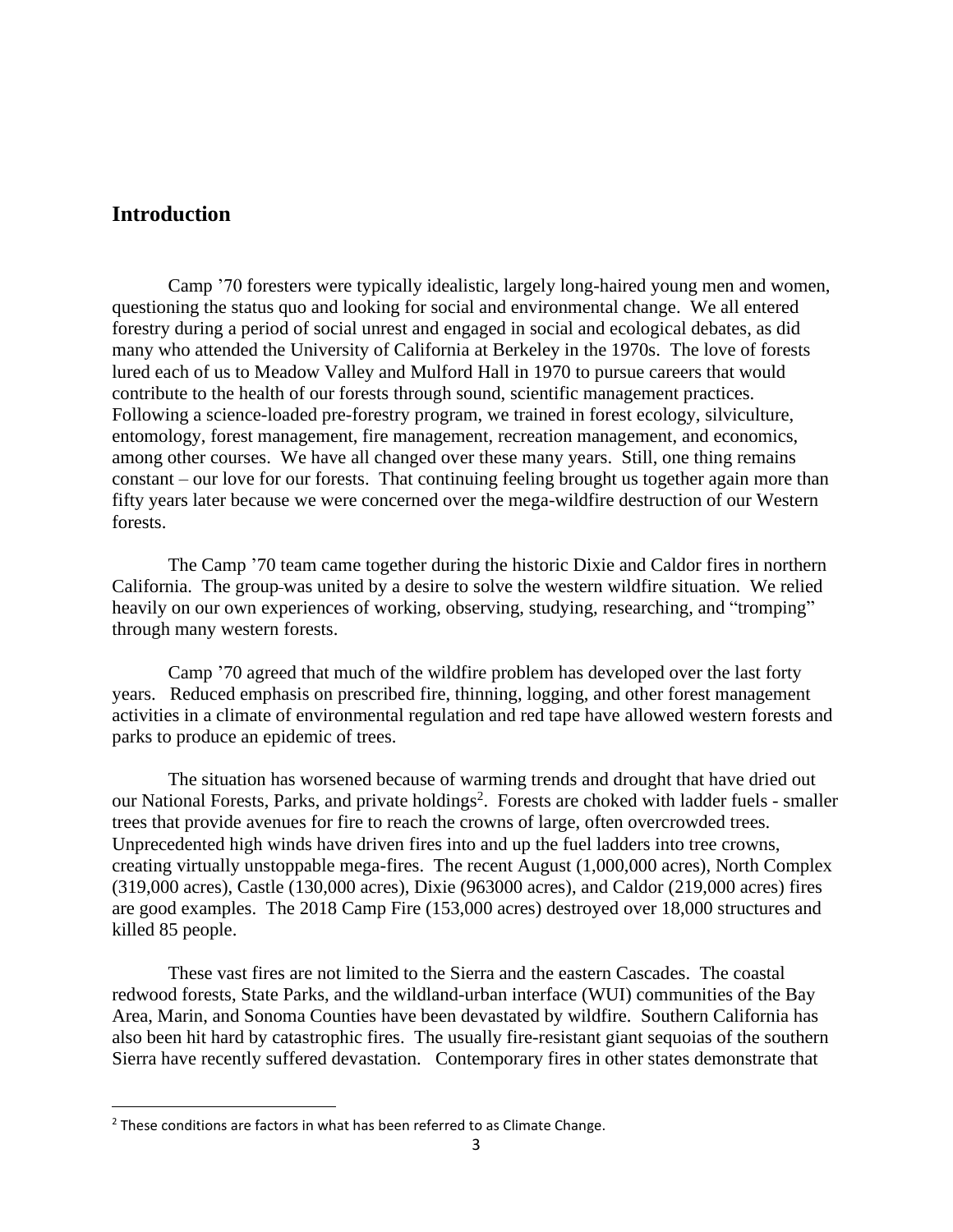mega-wildfires are not just a California problem but a significant challenge affecting all western states. The following table lists a few of the largest fires in other western states in recent years<sup>3</sup>:

| Year | <b>State</b> | Fire Name                | <b>Acres Burned</b> |
|------|--------------|--------------------------|---------------------|
|      |              |                          | (rounded)           |
| 2014 | Washington   | <b>Carlton Complex</b>   | 256,000             |
| 2015 | Washington   | <b>Okanagon Complex</b>  | 305,000             |
| 2017 | Montana      | Montana Complex          | 270,000             |
| 2021 | Oregon       | <b>Bootleg Fire</b>      | 413,000             |
| 2021 | Oregon       | <b>Beechie Creek</b>     | 194,000             |
| 2020 | Wyoming      | Mullen Fire              | 177,000             |
| 2020 | Colorado     | <b>Cameron Peak Fire</b> | 209,000             |

Catastrophic wildfires are now expected each year. Fire season will be upon us before we know it. It is now early 2022. We ask, "When and where will the next mega-fire hit?"

Camp '70 supports the recommendations of the *Venado Declaration.* However*,* we believe the Declaration falls short of including a primary cause of our current wildfire crisis-- an over-burdensome regulatory process that has handcuffed active forest management for the last forty years. We recognize that it is easy to list and discuss recommendations on paper. Formulating solutions is straightforward. Implementation is the hard part.

We are in a period where cooperation among competing interests is necessary to have forests as we have known them in the West. Both environmental and fundamental political, often polarizing differences, must be set aside to recognize the importance of our forests and the need to address the western wildfire problem. There must be more give and take. That being said, some ideas regarding forest management have been proven by the recent megafires to simply not work. We cannot hide our heads in the sand and consider all ideas equal. Aggressive forest management to deal with the incredible increase in wildfire fuels over the last 40 years is necessary, not an opinion. Our society can no longer afford the luxury of meeting bad ideas halfway if we are to realistically and effectively deal with out-of-control forest growth. Therefore, a primary goal of our group is to stand for the truth regarding forest management. We want to move the debate. Over the last forty years, western public forest land management has clearly not worked. Our public forests are being destroyed, not preserved.

Camp '70 believes that the majority of the public supports wise management of our watersheds/forests to keep them green. Prudent management includes taking actions designed to reduce the risk of catastrophic wildfires that can destroy hundreds of thousands of acres and more in a single fire event. Our forests have been growing themselves to death for decades and are ripe for catastrophic fire. Unnaturally dense stands of overstocked green trees and fire-killed trees now dominate entire landscapes the length of the Sierra Nevada and vast parts of California's coast ranges and other western states. Hundreds of millions of tons of wildfire fuels need to be cleaned up to prevent continued catastrophic losses and re-burns. This job is immense, and most of it cannot be accomplished with hand labor. Our forests demand huge

 $3$  Fires shown are some that are over 100,000 acres. There have been many more large fires in these states.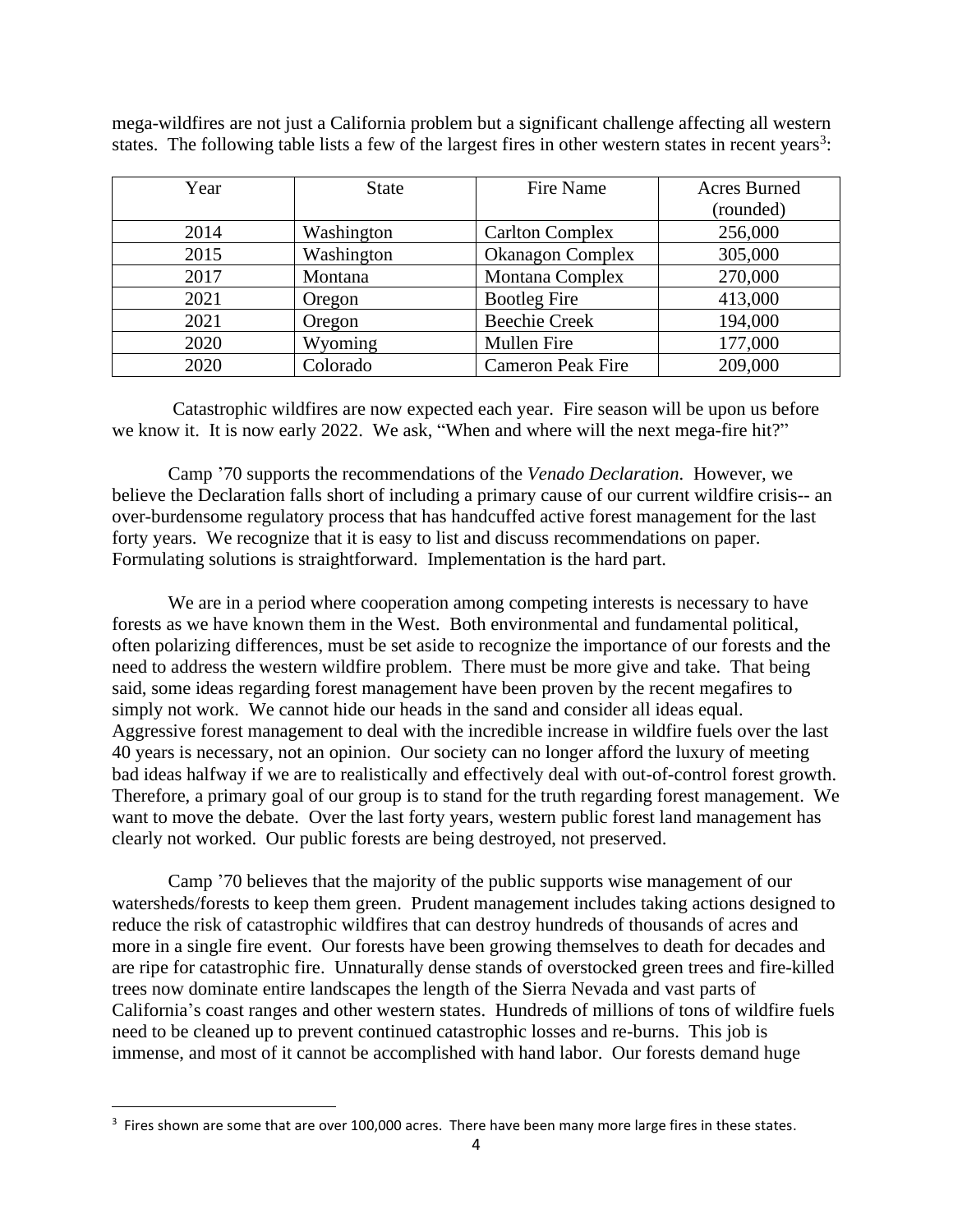commitments of money and mechanical thinning. Camp'70 believes the vast majority of the public wants to see healthy, green conifer forests rather than brush-covered hillsides.

Advocates for letting the forests alone to reestablish naturally and address the wildfire issue by concentrating on fireproofing homes ignore the reality that homeowners in the WUI want forests, as well as a home saved from wildfire. Folks want to enjoy a walk in a forest and the scent of fir and pine on both a clear or rainy day. The air permeating a healthy, green forest is much healthier than the overwhelming odor and toxicity of wildfire smoke that now invades even our large urban areas, hundreds and even thousands of miles away from the mega-fires.

Camp '70 knows that fire as a management tool can be risky. Prescribed fire, well managed and strategically used over broad landscapes, is an essential tool forest stewards must be able to employ, often following thinning removals to reduce forest fuels. Managed wildfires are also a management option. However, these managed fires can be very risky and should be conducted only when fuel moisture, weather, fuel loads, availability of fire fighting resources, and proximity to WUI communities permit. Wildland professional forest stewards, together with the input of fire professionals, must make managed wildfire decisions on a case-by-case basis rather than as a matter of blanket policy.

After five months of bi-weekly discussion, Camp'70 presents the following eight recommendations and commentary for addressing the western wildfire situation.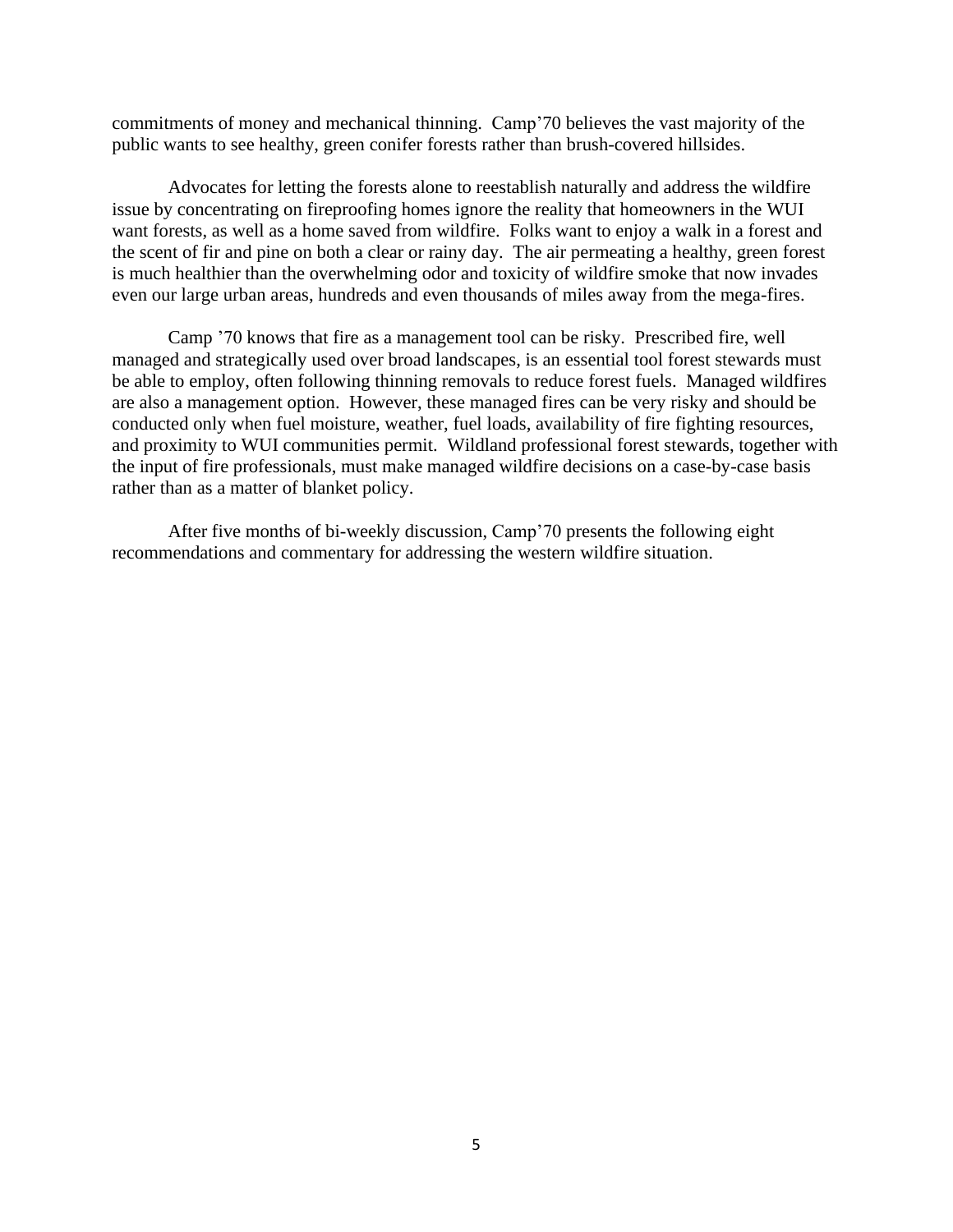## **Camp '70 Recommendations**

#### **1. Reduce wildland vegetation density throughout the forestlands of the Western U.S.**

The fuel load reduction goal should be to treat every acre on all federal, state, and private forest lands having unnaturally high levels of trees and surface fuel. <sup>4</sup> Forest growth is measurable. An annual (or biannual) public accounting of that growth on public land needs to be mandatory and presented in front of every County Board of Supervisors throughout the state. Actual forest removal quantities should also be measured, accounted for, and reported. Ultimately forest growth (including all sources of burnable cellulose, measured in tons/acre/year) on public lands has to be offset with exact quantities of forest removals (through timber harvest, forest thinning, biomass removal, prescribed fire, firewood permits, etc.). Growth and reductions must be better balanced to protect our forests from catastrophic fires. The mega-fires have taught us that to do otherwise, i.e., allow forest growth to accumulate and burn again, is not an acceptable management option.

Addressing every unnaturally overstocked acre is a goal that will take many years to achieve. Therefore, forest stewards must prioritize treatment areas. Prioritization can include fuel-load treatment by ecological, recreational, historical, and community importance. We understand that fuel reduction treatments will vary by forest, watershed, the variety of topographic landscapes, and consideration of community input. Experienced, professional forest stewards, very familiar with the forests they are responsible for protecting, should decide the vegetation treatments to employ. These decisions must include fire suppression, wildlife habitat, biodiversity, and water quality considerations.

Pre-commercial and commercial mechanical thinning should be employed to open stand crowns far enough to resist catastrophic fire. This spacing will vary by stand density and tree sizes and will reduce the risk of crown fires that are hard to control. We recommend the removal of fuel ladders and excess ground fuels in and around WUI, along roads, ridges and powerlines. Where practicable, fuels on steeper slopes should be removed. Removal of dead trees is a priority. Those trees should be felled, removed, and utilized if possible to reduce the costs of these activities.<sup>5</sup> Some snags should remain for wildlife habitat.

<sup>4</sup> This requires some qualification. For example, lodgepole pine stands are typically very dense. Thinning in these stands will result in windthrow that will cause residual downed dead trees. Thinning in red fir (*abies magnifica*) stands can also be problematic.

<sup>&</sup>lt;sup>5</sup> Camp '70 understands that thinning alone won't stop high wind driven fires like we experienced in 2021. Our recommendations are designed to reduce size and intensity of wild fire so that the fire can be directly attacked on the ground.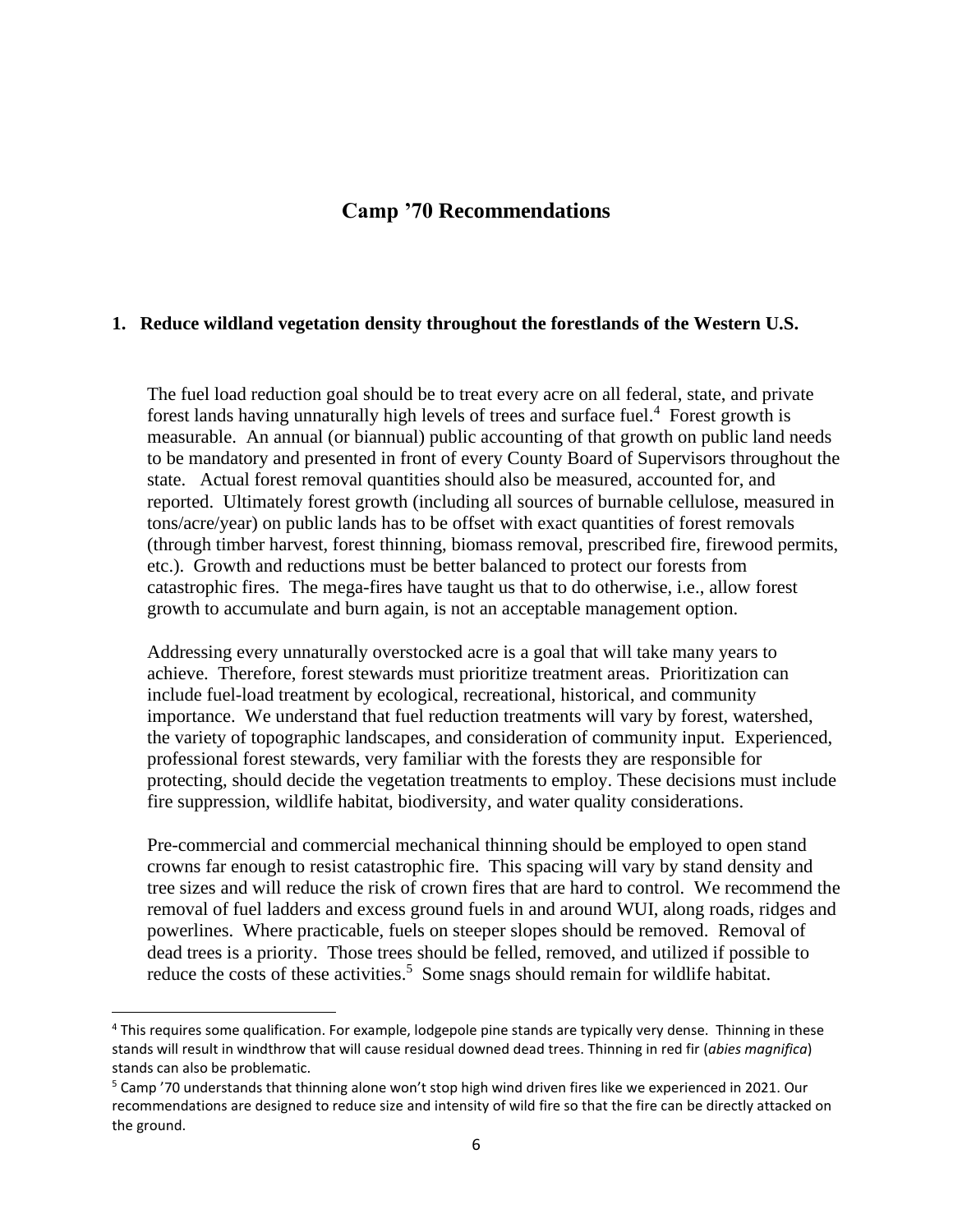Wildlife biologists and fire specialists should provide input on the number of snags left on treated areas to ensure sufficient numbers to protect wildlife habitat.

The un-merchantable green thinnings and woody debris must be removed and used in biomass facilities or piled and burned before applying prescribed fire to the thinned areas<sup>6</sup>. Prescribed fire should follow mechanical thinning as often as possible<sup>7</sup>.

## **2. The regulatory morass that has handcuffed active forest management on both private and public lands over the last 40 years has been a primary cause of uncontrolled forest growth and must be streamlined.**

Every member of Camp '70 loves the forest and believes in environmental protection. However, we recognize that a once well-intentioned regulatory process meant to protect the forests of the West has produced the exact opposite. Instead of being the solution for environmental problems, over-burdensome and restrictive forest regulations have become the cause of out-of-control forest growth and crowding resulting in drought weakened, insect and disease killed trees. In short, over-regulation and red tape hinder forest management and the ability to make and implement swift decisions. The federal and state governments must streamline the environmental review process to promote and facilitate the removal of the vast quantities of forest growth requiring treatment. Removals from the forest must include all categories of forest vegetation (brush, trees, snags, and down woody debris) regardless of size to make residual stands resilient to catastrophic fire.

## **3. Billions of dollars of "new money" must be provided each year instead of reallocating or transferring money between accounts in annual federal and state budgets.**

Much of the USFS budget has been weighted heavily for fire suppression. Forest management activities have been underfunded. The Camp '70 group believes this funding must change to aggressively attack the western wildfire problem. The group discussed the following possible funding alternatives:

First, Congress can increase new funding for more forest management and fuels reduction. These activities go hand-in-hand. However, funding can be a political problem, resulting in uncertain or inconsistent monetary support, depending on the make-up of the Congress and Presidency.

<sup>6</sup> Camp '70 knows that there are very few biomass plants. More of these facilities must be built to utilized waste materials from our forests. We believe joint ventures between f ederal, State, and counties to re-open and build and operate biomass facilities should be aggressively explored. Piling and burning might require a relaxing of some of our air quality standards.

 $<sup>7</sup>$  This kind of prescribed fire application is often called underburning.</sup>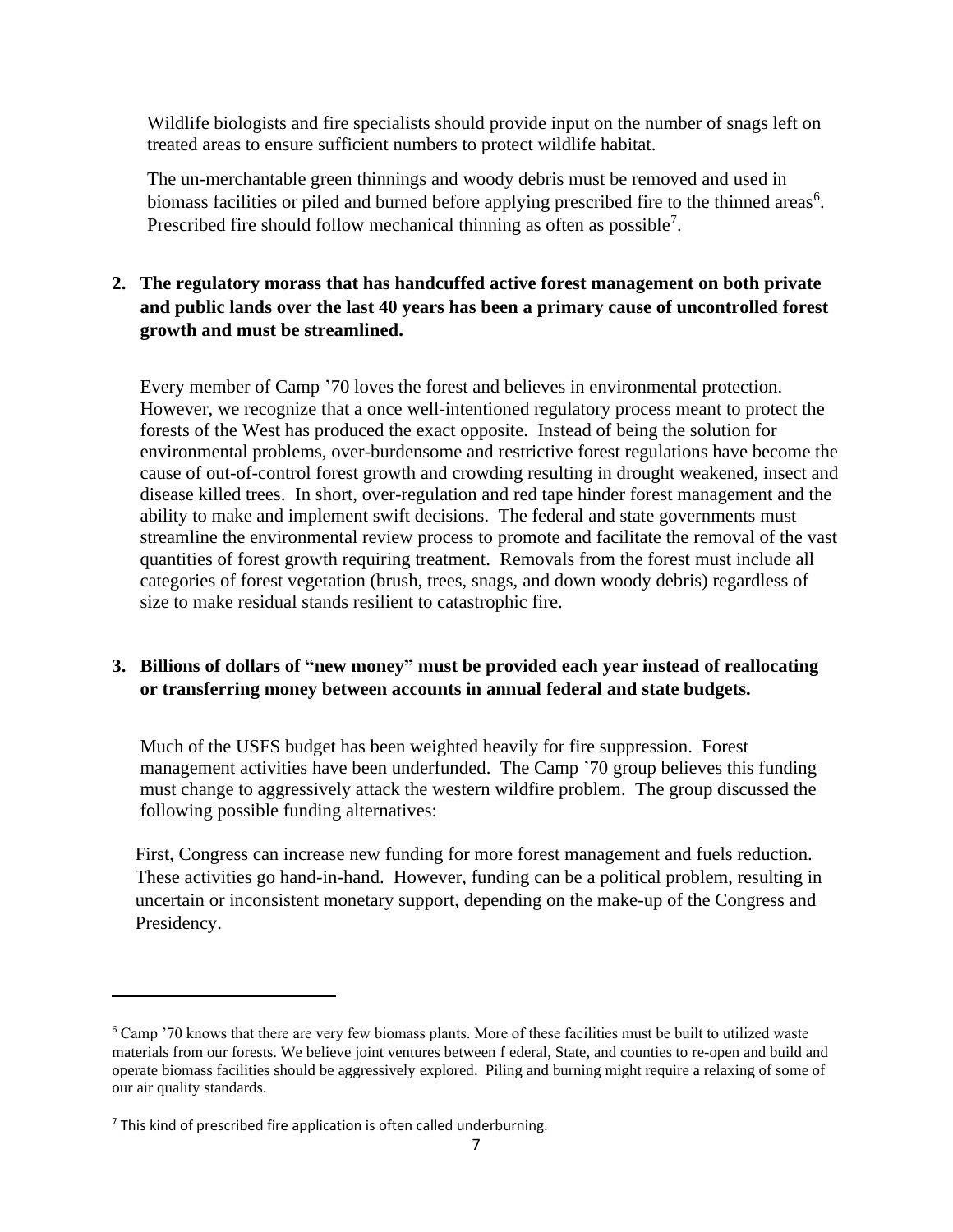Second, all revenues generated from timber, salvage, thinning sales, ski area, and other federal land leases should go back to the various federal agencies for vegetation management activities and programs that address the wildfire problem. Money for local advisory groups and special vegetation management projects would also come from these revenues to ensure guaranteed annual funding. The funds should not be placed in the General Funds.

Third, western forests are watersheds that provide water to water districts, power companies, urban and rural communities, and farms. These entities can share the cost of forest management activities that benefit the states, their residents, utilities, and businesses.

We recommend that federal and state agencies explore these and other alternatives for forest management funding on our federal and state lands.

**4. Camp '70 recommends incentives including supply certainty, grants, tax, and other incentives be provided to stimulate a much larger and more competitive forest products industry.** 

The forest products industry's capacities to handle the vast quantities of removals from our forest are severely deficient. The West lost an enormous share of its wood processing facilities over the last 30-40 years. More mills and power facilities, new technologies, and uses for traditionally unmerchantable trees are required. The states and the federal government can provide tax and other financial incentives to entrepreneurs to invest in wood processing and biomass facilities, including grant monies to independent entities to help establish new facilities. None of this can occur without **long-term raw product supply guarantees.** In addition, the permitting process for new facility construction must be streamlined at the state and county levels to remove roadblocks for new start-ups

Forest residues should be recognized as waste products with little or no market value after factoring in transportation costs. The value is in the hazard reduction, not in the product. The objective is to remove the hazard as quickly as possible. Hazzard reduction will require subsidies in most cases.

Forest biomass-generated electricity is an integral part of the industrial base required to protect our forests. Start-ups of mothballed biomass facilities and the construction of new plants will need state and federal regulatory incentives.

## **5. Current air quality burning restrictions need to be modified to facilitate prescribed fire in forested watersheds during appropriate burning conditions**.

The current system often prevents prescribed fire during the safest burning conditions and needs to be revised to accommodate forest management and allow effective wood products facility operations.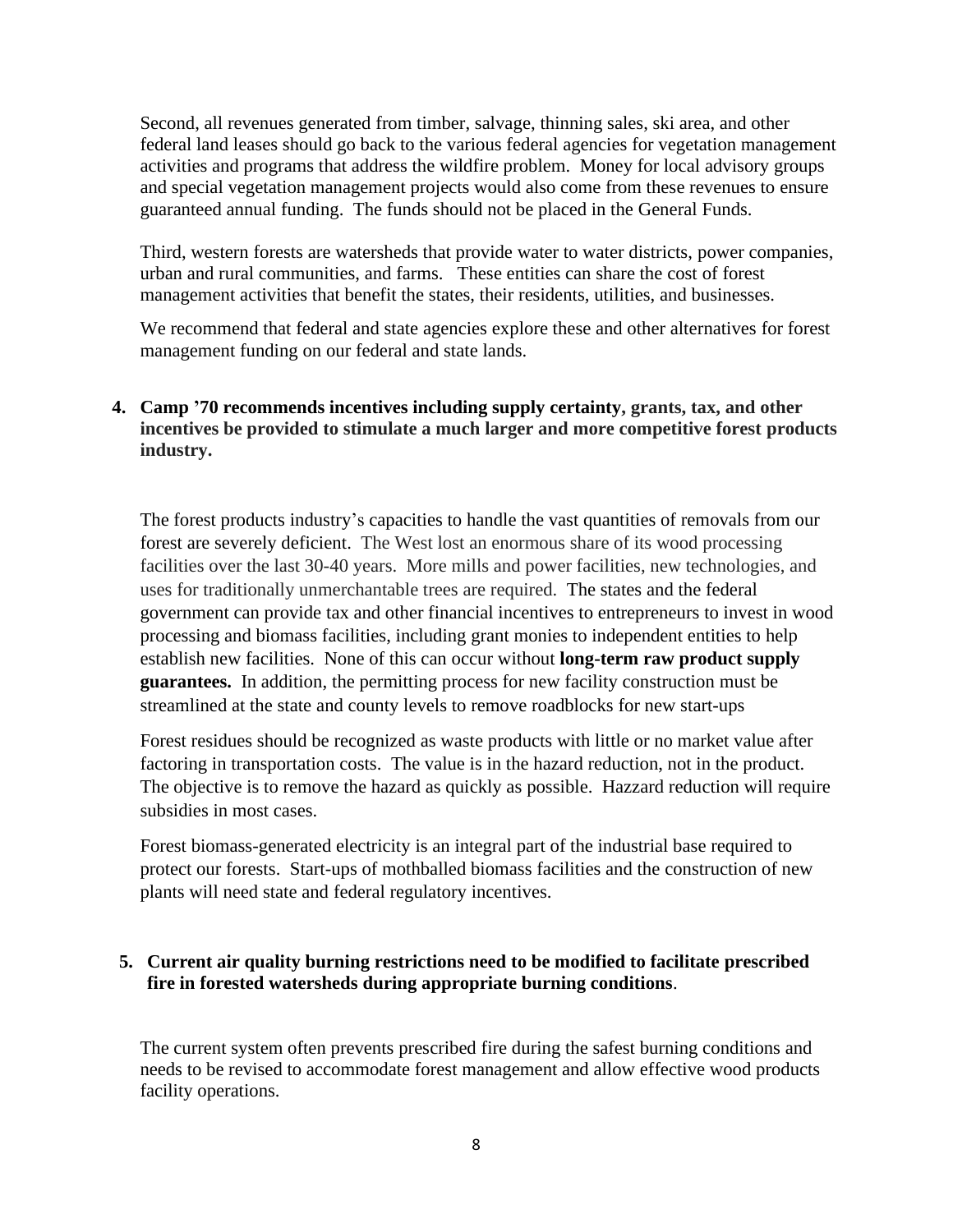#### **6. Relax export barriers on timber harvested from national forest lands.**

 Mills are saturated with burned logs. Federal timber export will allow export markets to relieve mills of some of their overcapacity problems. We can save taxpayers' money by relaxing export restrictions to sell products without domestic demand overseas. Federal agencies should use their authority and request expanded authorization to develop markets for excess forest material that contribute to wildfire hazard.

## **7. Allocate "new money" for wildland urban interface (WUI) fire safety.**

Wildland forest stewards (managers) care about forests, watersheds, wildlife, and the communities they serve, whether they work for private companies, the state, or the federal government. The residents of WUI areas are drawn to their communities because they love living within or near a forest, its lakes, rivers, and streams.

Camp '70 believes people living within the WUI are not only interested in protecting their homes from wildfire. They want to see the forest around them protected. Forests are sacred places for many Native Americans and others and provide livelihoods for residents of the WUI.

Most residents of the West love to visit forests and parks as a source of recreation and the wanderlust feeling of the wilderness experience. Hunting and fishing in a forest environment draw others to our forest lands. Most folks who live and work within a forest environment wouldn't trade that life for an urban job. They want to see our forests preserved and protected from catastrophic wildfire. They also want to enjoy all of the benefits forests provide, including economic, recreational, health, cultural, and aesthetic benefits.

Homes, communities, and subdivisions need to be protected through incentives and active forest fuels reduction. Greenville burned because the long-term lack of fuels management on adjacent Forest Service lands had turned the Dixie Fire into a mega-fire, not because the community was built in the wrong place. A community embedded in a forested landscape is not a problem. It is an opportunity. With a revitalized infrastructure, a localized workforce will have to live somewhere ("Back to Greenville!").

Preservation of the WUI should be a joint venture of state, federal, and local governments. The state or counties should assess local fire safety conditions with the input of local citizens. Authorities should assist homeowners in improving their homes' fire resistance and defensible space. Local government, homeowners' associations (HOAs), and homeowners need to take responsibility for mitigating the situation, including access/egress, defensible